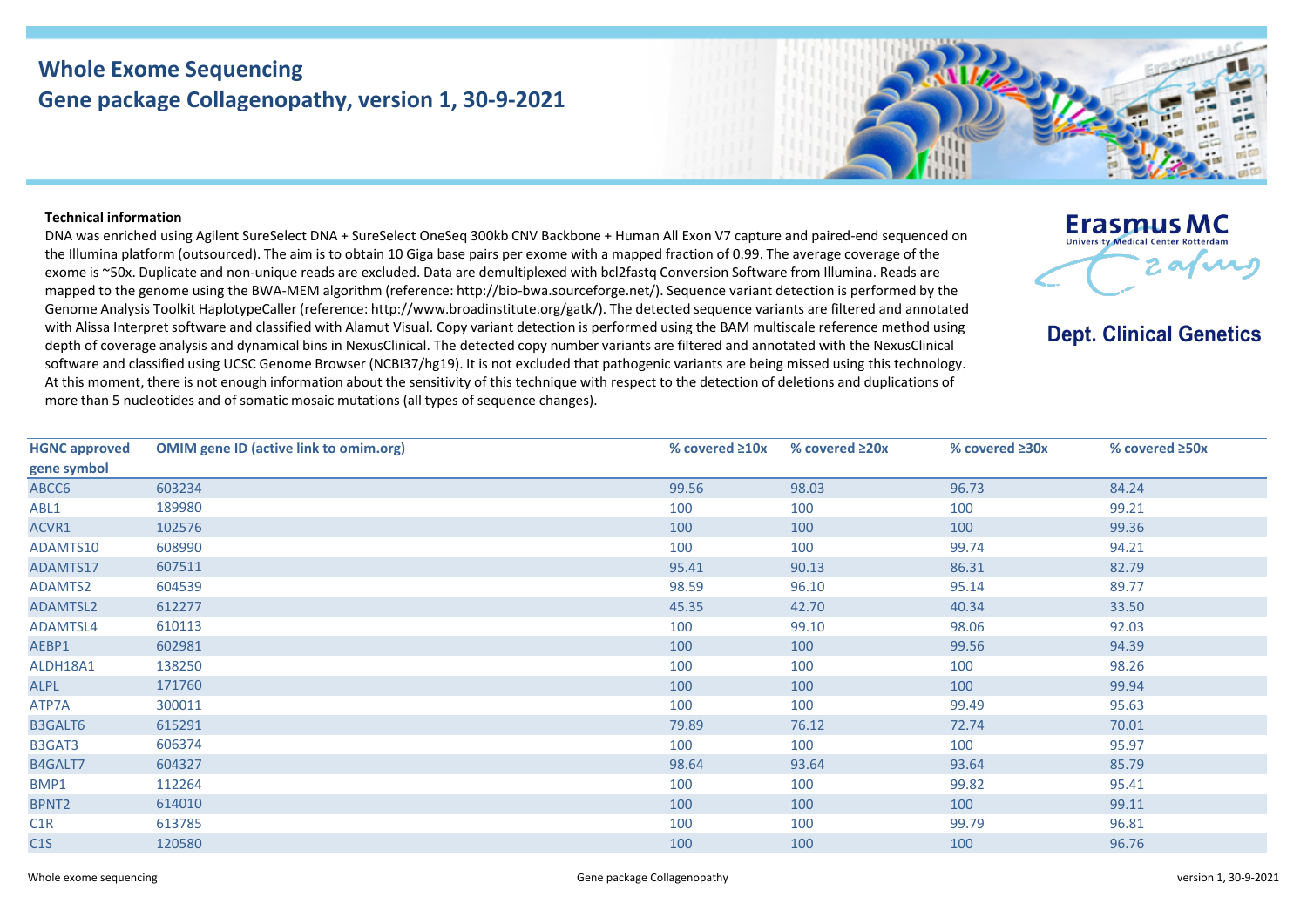| <b>HGNC approved</b> | <b>OMIM gene ID (active link to omim.org)</b> | % covered $\geq 10x$ | % covered $\geq 20x$ | % covered ≥30x | % covered ≥50x |
|----------------------|-----------------------------------------------|----------------------|----------------------|----------------|----------------|
| gene symbol          |                                               |                      |                      |                |                |
| <b>CBS</b>           | 613381                                        | 100                  | 100                  | 100            | 100            |
| CHST14               | 608429                                        | 99.09                | 95.47                | 92.86          | 89.81          |
| CHST3                | 603799                                        | 100                  | 100                  | 100            | 100            |
| <b>COL10A1</b>       | 120110                                        | 100                  | 100                  | 99.18          | 97.24          |
| <b>COL11A1</b>       | 120280                                        | 100                  | 99.17                | 97.37          | 87.82          |
| <b>COL11A2</b>       | 120290                                        | 100                  | 100                  | 98.35          | 87.06          |
| <b>COL12A1</b>       | 120320                                        | 100                  | 99.75                | 98.55          | 92.77          |
| COL1A1               | 120150                                        | 100                  | 100                  | 99.00          | 92.15          |
| COL1A2               | 120160                                        | 100                  | 99.09                | 96.75          | 86.41          |
| COL2A1               | 120140                                        | 100                  | 100                  | 99.72          | 94.32          |
| COL3A1               | 120180                                        | 99.82                | 98.39                | 96.02          | 89.41          |
| COL5A1               | 120215                                        | 100                  | 99.17                | 97.94          | 93.25          |
| COL5A2               | 120190                                        | 100                  | 99.89                | 98.64          | 90.01          |
| COL6A1               | 120220                                        | 100                  | 98.94                | 96.91          | 92.16          |
| COL6A2               | 120240                                        | 100                  | 100                  | 99.49          | 95.69          |
| COL6A3               | 120250                                        | 100                  | 100                  | 99.77          | 98.78          |
| COL9A1               | 120210                                        | 100                  | 100                  | 97.67          | 84.62          |
| COL9A2               | 120260                                        | 100                  | 96.12                | 88.64          | 64.54          |
| COL9A3               | 120270                                        | 100                  | 99.22                | 95.30          | 79.74          |
| CREB3L1              | 616215                                        | 99.94                | 97.66                | 93.07          | 78.85          |
| <b>CRTAP</b>         | 605497                                        | 100                  | 100                  | 100            | 98.66          |
| <b>DSE</b>           | 605942                                        | 100                  | 100                  | 100            | 100            |
| EFEMP1               | 601548                                        | 100                  | 100                  | 100            | 99.82          |
| EFEMP2               | 604633                                        | 100                  | 99.97                | 97.06          | 84.43          |
| <b>ELN</b>           | 130160                                        | 100                  | 99.13                | 95.08          | 75.43          |
| FBLN5                | 604580                                        | 91.62                | 91.62                | 91.62          | 90.51          |
| FBN1                 | 134797                                        | 100                  | 100                  | 100            | 99.50          |
| FBN <sub>2</sub>     | 612570                                        | 100                  | 100                  | 100            | 99.22          |
| FKBP10               | 607063                                        | 100                  | 99.59                | 98.23          | 92.39          |
| FKBP14               | 614505                                        | 100                  | 100                  | 100            | 100            |
| <b>FLNA</b>          | 300017                                        | 99.98                | 98.83                | 97.47          | 92.13          |
| <b>FLNB</b>          | 603381                                        | 100                  | 100                  | 99.93          | 98.27          |
| <b>GNAS</b>          | 139320                                        | 100                  | 100                  | 100            | 98.21          |
| <b>IFITM5</b>        | 614757                                        | 100                  | 100                  | 100            | 100            |
| IPO <sub>8</sub>     | 605600                                        | 100                  | 100                  | 99.54          | 96.46          |
| LEMD3                | 607844                                        | 100                  | 100                  | 99.50          | 94.34          |
| LRP5                 | 603506                                        | 97.91                | 97.91                | 97.46          | 94.32          |
| LTBP1                | 150390                                        | 99.95                | 99.01                | 97.95          | 92.28          |
| LTBP2                | 602091                                        | 100                  | 98.58                | 95.78          | 88.07          |
| LTBP3                | 602090                                        | 99.90                | 98.83                | 94.23          | 80.91          |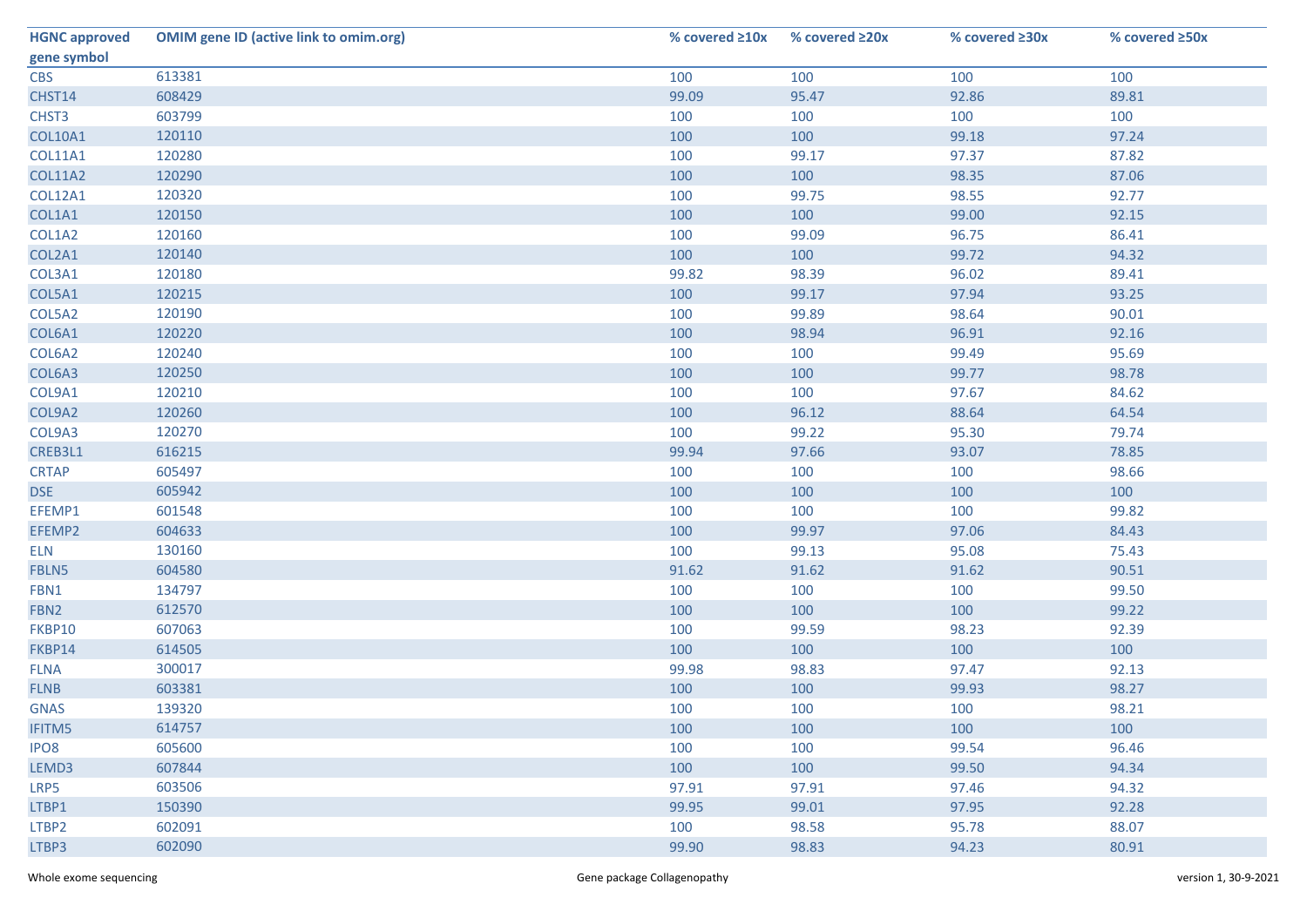| <b>HGNC approved</b> | <b>OMIM gene ID (active link to omim.org)</b> | % covered $\geq 10x$ | % covered ≥20x | % covered ≥30x | % covered ≥50x |
|----------------------|-----------------------------------------------|----------------------|----------------|----------------|----------------|
| gene symbol          |                                               |                      |                |                |                |
| LTBP4                | 604710                                        | 99.23                | 96.89          | 94.33          | 85.75          |
| MAP3K7               | 602614                                        | 100                  | 100            | 99.17          | 97.17          |
| <b>MESD</b>          | 607783                                        | 100                  | 100            | 100            | 99.41          |
| <b>P3H1</b>          | 610339                                        | 100                  | 100            | 100            | 100            |
| PLOD1                | 153454                                        | 100                  | 99.54          | 96.86          | 87.82          |
| PLOD <sub>2</sub>    | 601865                                        | 96.30                | 91.47          | 91.02          | 86.20          |
| PLOD3                | 603066                                        | 100                  | 96.13          | 94.04          | 80.47          |
| PLS3                 | 300131                                        | 100                  | 100            | 100            | 97.90          |
| PPIB                 | 123841                                        | 100                  | 100            | 100            | 100            |
| PRDM5                | 614161                                        | 100                  | 100            | 98.66          | 91.35          |
| PYCR1                | 179035                                        | 100                  | 100            | 100            | 96.80          |
| RIN2                 | 610222                                        | 100                  | 100            | 100            | 97.40          |
| SERPINF1             | 172860                                        | 100                  | 100            | 100            | 99.22          |
| SERPINH1             | 600943                                        | 100                  | 100            | 100            | 100            |
| SKI                  | 164780                                        | 97.53                | 92.04          | 86.04          | 74.94          |
| <b>SLC26A2</b>       | 606718                                        | 100                  | 100            | 100            | 100            |
| <b>SLC2A10</b>       | 606145                                        | 100                  | 100            | 100            | 98.61          |
| <b>SLC39A13</b>      | 608735                                        | 100                  | 100            | 100            | 97.99          |
| SMAD3                | 603109                                        | 100                  | 100            | 100            | 99.75          |
| SP7                  | 606633                                        | 100                  | 100            | 100            | 94.45          |
| TAB <sub>2</sub>     | 605101                                        | 100                  | 100            | 100            | 99.55          |
| TAPT1                | 612758                                        | 95.71                | 88.94          | 83.17          | 77.21          |
| TGFB2                | 190220                                        | 100                  | 100            | 100            | 95.93          |
| TGFB3                | 190230                                        | 100                  | 100            | 100            | 97.89          |
| TGFBR1               | 190181                                        | 93.12                | 93.12          | 93.12          | 93.12          |
| TGFBR2               | 190182                                        | 100                  | 100            | 100            | 97.70          |
| TMEM38B              | 611236                                        | 100                  | 100            | 100            | 100            |
| <b>TNXB</b>          | 600985                                        | 62.44                | 48.29          | 42.12          | 35.83          |
| VAV3                 | 605541                                        | 100                  | 100            | 99.58          | 89.87          |
| <b>VCAN</b>          | 118661                                        | 100                  | 100            | 100            | 100            |
| WNT1                 | 164820                                        | 100                  | 100            | 100            | 95.59          |
| <b>WNT11</b>         | 603699                                        | 95.18                | 88.47          | 83.22          | 74.35          |
| XYLT1                | 608124                                        | 98.57                | 94.72          | 91.00          | 86.04          |
| XYLT2                | 608125                                        | 94.49                | 94.49          | 94.49          | 92.50          |
| <b>ZNF469</b>        | 612078                                        | 100                  | 99.63          | 98.38          | 93.54          |

- OMIM release used: 23-9-2021

- The statistics above are based on a set of 150 samples

- % Covered 10x , 20x, 30x and 50x describes the percentage of a gene's coding sequence (±10bp flanking introns) that is covered at least 10x, 20x, 30x or 50x